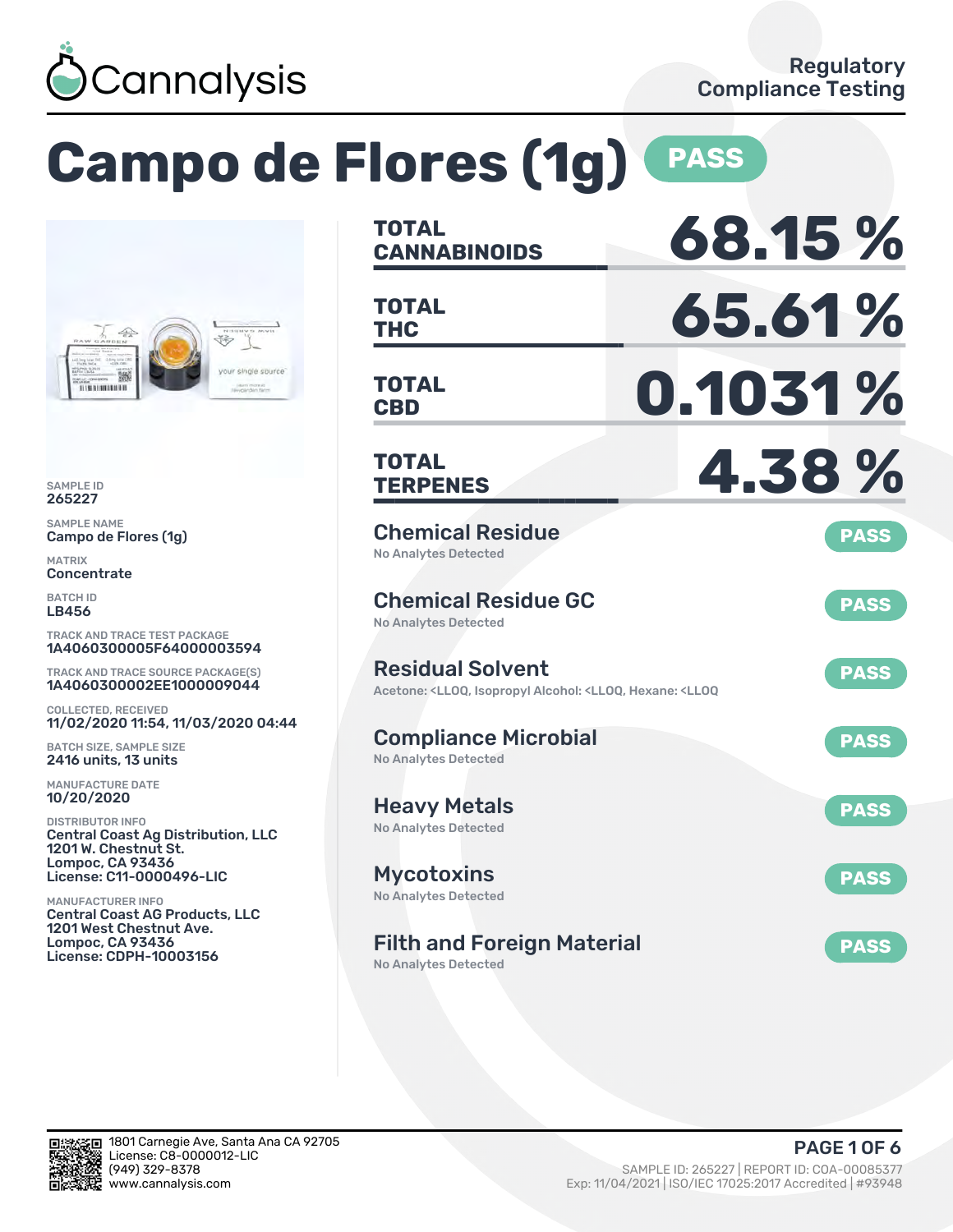

# CANNABINOID ANALYSIS

TOTAL THC,CBD, and CANNABINOIDS value(s) have been decarboxylated.

| TOTAL THC:          | 656.1 mg/g (65.61%), 656.1 mg per package  |
|---------------------|--------------------------------------------|
| TOTAL CBD:          | 1.031 mg/g (0.1031 %), 1.03 mg per package |
| TOTAL CANNABINOIDS: | 681.5 mg/g (68.15 %)                       |

UNIT OF MEASUREMENT: Milligrams per Gram(mg/g)

| <b>ANALYTE</b>         | <b>RESULT</b>          | LOD    | <b>LLOO</b> | <b>ANALYTE</b>   | <b>RESULT</b>         | <b>LOD</b> | LL <sub>00</sub> |
|------------------------|------------------------|--------|-------------|------------------|-----------------------|------------|------------------|
| THCa                   | 730.0 mg/g (73.00 %)   | 0.2000 | 0.4000      | CBD <sub>v</sub> | <b>ND</b>             | 0.2000     | 0.4000           |
| D9THC                  | 15.90 mg/g (1.590 %)   | 0.2000 | 0.4000      | CBGa             | 24.87 mg/g (2.487 %)  | 0.2000     | 0.4000           |
| D8THC                  | ND                     | 0.2000 | 0.4000      | CBG              | 2.545 mg/g (0.2545 %) | 0.2000     | 0.4000           |
| <b>THC<sub>V</sub></b> | ND                     | 0.2000 | 0.4000      | CBN              | ND                    | 0.2000     | 0.4000           |
| CBDa                   | 1.176 mg/g $(0.1176%)$ | 0.2000 | 0.4000      | CBC.             | <b>ND</b>             | 0.2000     | 0.4000           |
| CBD                    | ND                     | 0.2000 | 0.4000      |                  |                       |            |                  |
|                        |                        |        |             |                  |                       |            |                  |

#### ADDITIONAL INFORMATION

| Method:              | SOP-TECH-001 | Sample Prepped: 11/03/2020 12:09  | Sample Approved: 11/04/2020 10:26  |  |
|----------------------|--------------|-----------------------------------|------------------------------------|--|
| Instrument: UPLC-DAD |              | Sample Analyzed: 11/03/2020 13:58 | Prep-Analytical Batch: 22931-17672 |  |



## TERPENE ANALYSIS

| UNIT OF MEASUREMENT: | Milligrams per Gram(mg/g) |
|----------------------|---------------------------|
|----------------------|---------------------------|

| <b>ANALYTE</b>                                                                                                                                          | <b>RESULT</b>                                                                                                                             | <b>LOD</b> | <b>LLOQ</b> | <b>ANALYTE</b>         | <b>RESULT</b>                                      | LOD    | <b>LLOQ</b> |
|---------------------------------------------------------------------------------------------------------------------------------------------------------|-------------------------------------------------------------------------------------------------------------------------------------------|------------|-------------|------------------------|----------------------------------------------------|--------|-------------|
| 3-Carene                                                                                                                                                | <b>ND</b>                                                                                                                                 | 0.5000     | 1.000       | Alpha bisabolol        | 1.489 mg/g (0.1489 %)                              | 0.5000 | 1.000       |
| Alpha cedrene                                                                                                                                           | <b>ND</b>                                                                                                                                 | 0.5000     | 1.000       | Alpha humulene         | 3.116 mg/g $(0.3116%)$                             | 0.5000 | 1.000       |
| Alpha pinene                                                                                                                                            | <ll0q< td=""><td>0.5000</td><td>1.000</td><td>Alpha terpinene</td><td>ND</td><td>0.5000</td><td>1.000</td></ll0q<>                        | 0.5000     | 1.000       | Alpha terpinene        | ND                                                 | 0.5000 | 1.000       |
| Alpha terpineol                                                                                                                                         | <ll0q< td=""><td>0.3300</td><td>0.6500</td><td>Beta caryophyllene</td><td>9.460 mg/g (0.9460 %)</td><td>0.5000</td><td>1.000</td></ll0q<> | 0.3300     | 0.6500      | Beta caryophyllene     | 9.460 mg/g (0.9460 %)                              | 0.5000 | 1.000       |
| Beta myrcene                                                                                                                                            | 16.78 mg/g (1.678 %)                                                                                                                      | 0.5000     | 1.000       | Beta pinene            | <lloq< td=""><td>0.6100</td><td>1.210</td></lloq<> | 0.6100 | 1.210       |
| Borneol                                                                                                                                                 | <b>ND</b>                                                                                                                                 | 0.5000     | 1.000       | Camphene               | <b>ND</b>                                          | 0.5000 | 1.000       |
| Camphor                                                                                                                                                 | <b>ND</b>                                                                                                                                 | 0.5000     | 1.000       | Caryophyllene oxide ND |                                                    | 0.5000 | 1.000       |
| Cedrol                                                                                                                                                  | <b>ND</b>                                                                                                                                 | 0.5000     | 1.000       | Cis nerolidol          | <b>ND</b>                                          | 0.5000 | 1.000       |
| Eucalyptol                                                                                                                                              | <b>ND</b>                                                                                                                                 | 0.5000     | 1.000       | Fenchol                | <lloq< td=""><td>0.5000</td><td>1.000</td></lloq<> | 0.5000 | 1.000       |
| Fenchone                                                                                                                                                | <b>ND</b>                                                                                                                                 | 0.5000     | 1.000       | Gamma terpinene        | <b>ND</b>                                          | 0.5000 | 1.000       |
| Gamma terpineol                                                                                                                                         | <b>ND</b>                                                                                                                                 | 0.1000     | 0.2100      | Geranyl acetate        | <b>ND</b>                                          | 0.5000 | 1.000       |
| Guaiol                                                                                                                                                  | 1.276 mg/g (0.1276 %)                                                                                                                     | 0.5000     | 1.000       | Isoborneol             | <b>ND</b>                                          | 0.5000 | 1.000       |
| Isopulegol                                                                                                                                              | <b>ND</b>                                                                                                                                 | 0.5000     | 1.000       | Limonene               | 3.023 mg/g (0.3023 %)                              | 0.5000 | 1.000       |
| Linalool                                                                                                                                                | 1.922 mg/g (0.1922 %)                                                                                                                     | 0.5000     | 1.000       | Menthol                | <b>ND</b>                                          | 0.5000 | 1.000       |
| Ocimene 1                                                                                                                                               | <ll0q< td=""><td>0.1600</td><td>0.3100</td><td>Ocimene 2</td><td>6.805 mg/g (0.6805 %)</td><td>0.3500</td><td>0.6900</td></ll0q<>         | 0.1600     | 0.3100      | Ocimene 2              | 6.805 mg/g (0.6805 %)                              | 0.3500 | 0.6900      |
| P-cymene                                                                                                                                                | <b>ND</b>                                                                                                                                 | 0.5200     | 1.050       | P-mentha-1,5-diene ND  |                                                    | 0.5000 | 1.000       |
| Pulegone                                                                                                                                                | <b>ND</b>                                                                                                                                 | 0.5000     | 1.000       | Sabinene               | <b>ND</b>                                          | 0.5000 | 1.000       |
| Sabinene hydrate                                                                                                                                        | <b>ND</b>                                                                                                                                 | 0.5000     | 1.000       | Terpinolene            | <ll0q< td=""><td>0.5000</td><td>1.000</td></ll0q<> | 0.5000 | 1.000       |
| Trans beta farnesene <ll00< td=""><td></td><td>0.5000</td><td>1.000</td><td>Trans nerolidol</td><td><b>ND</b></td><td>0.5000</td><td>1.000</td></ll00<> |                                                                                                                                           | 0.5000     | 1.000       | Trans nerolidol        | <b>ND</b>                                          | 0.5000 | 1.000       |
| Valencene                                                                                                                                               | <b>ND</b>                                                                                                                                 | 0.5000     | 1.000       |                        |                                                    |        |             |

#### ADDITIONAL INFORMATION

Method: SOP-TECH-027 Sample Prepped: 11/03/2020 11:18 Sample Approved: 11/04/2020 12:17 Prep-Analytical Batch: 22925-17664



1801 Carnegie Ave, Santa Ana CA 92705 License: C8-0000012-LIC<br>(949) 329-8378

### PAGE 2 OF 6

(949) 329-8378 SAMPLE ID: 265227 | REPORT ID: COA-00085377 Exp: 11/04/2021 | ISO/IEC 17025:2017 Accredited | #93948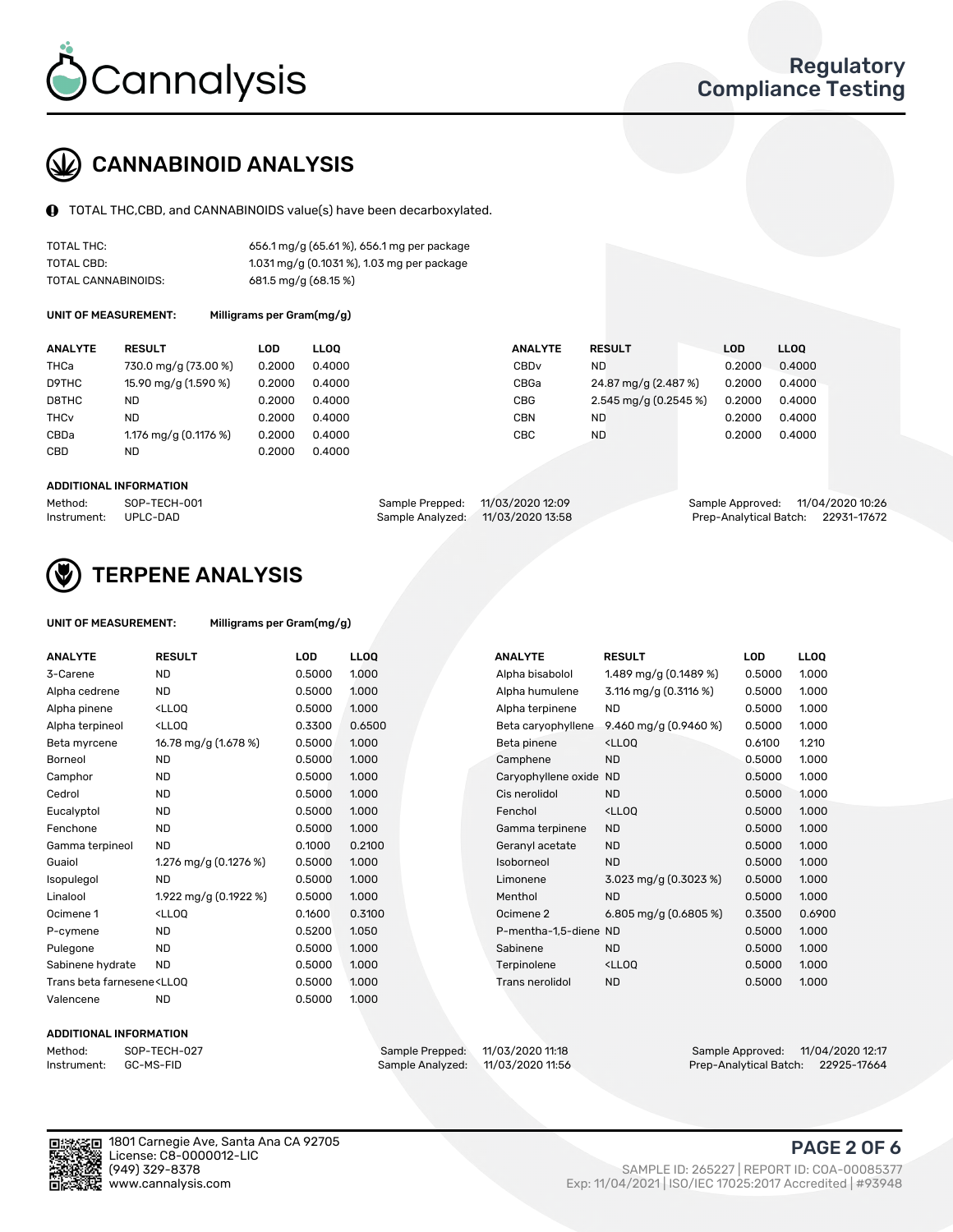

# CHEMICAL RESIDUE ANALYSIS PASS

UNIT OF MEASUREMENT: Micrograms per Gram(ug/g)

| <b>ANALYTE</b>    | <b>RESULT</b> | LOD    | <b>LLOQ</b> | <b>ACTION LEVEL</b> |      | <b>ANALYTE</b>      | <b>RESULT</b> | LOD    | <b>LLOQ</b> | <b>ACTION LEVEL</b> |      |
|-------------------|---------------|--------|-------------|---------------------|------|---------------------|---------------|--------|-------------|---------------------|------|
| Abamectin         | <b>ND</b>     | 0.0200 | 0.0400      | 0.1000              | Pass | Acephate            | <b>ND</b>     | 0.0200 | 0.0400      | 0.1000              | Pass |
| Acequinocyl       | <b>ND</b>     | 0.0200 | 0.0400      | 0.1000              | Pass | Acetamiprid         | <b>ND</b>     | 0.0200 | 0.0400      | 0.1000              | Pass |
| Aldicarb          | <b>ND</b>     | 0.0200 | 0.0400      | 0.0                 | Pass | Azoxystrobin        | <b>ND</b>     | 0.0200 | 0.0400      | 0.1000              | Pass |
| Bifenazate        | <b>ND</b>     | 0.0200 | 0.0400      | 0.1000              | Pass | <b>Bifenthrin</b>   | <b>ND</b>     | 0.0200 | 0.0400      | 3.000               | Pass |
| <b>Boscalid</b>   | <b>ND</b>     | 0.0200 | 0.0400      | 0.1000              | Pass | Carbaryl            | <b>ND</b>     | 0.0200 | 0.0400      | 0.5000              | Pass |
| Carbofuran        | <b>ND</b>     | 0.0200 | 0.0400      | 0.0                 | Pass | Chlorantraniliprole | <b>ND</b>     | 0.0200 | 0.0400      | 10.00               | Pass |
| Clofentezine      | <b>ND</b>     | 0.0200 | 0.0400      | 0.1000              | Pass | Coumaphos           | <b>ND</b>     | 0.0200 | 0.0400      | 0.0                 | Pass |
| Cyfluthrin        | <b>ND</b>     | 0.4000 | 1.000       | 2.000               | Pass | Cypermethrin        | <b>ND</b>     | 0.4000 | 1.000       | 1.000               | Pass |
| Daminozide        | <b>ND</b>     | 0.0200 | 0.0400      | 0.0                 | Pass | Diazinon            | <b>ND</b>     | 0.0200 | 0.0400      | 0.1000              | Pass |
| <b>Dichlorvos</b> | <b>ND</b>     | 0.0200 | 0.0400      | 0.0                 | Pass | Dimethoate          | <b>ND</b>     | 0.0200 | 0.0400      | 0.0                 | Pass |
| Dimethomorph      | <b>ND</b>     | 0.0200 | 0.0400      | 2.000               | Pass | Ethoprophos         | <b>ND</b>     | 0.0200 | 0.0400      | 0.0                 | Pass |
| Etofenprox        | <b>ND</b>     | 0.0200 | 0.0400      | 0.0                 | Pass | Etoxazole           | <b>ND</b>     | 0.0200 | 0.0400      | 0.1000              | Pass |
| Fenhexamid        | <b>ND</b>     | 0.0200 | 0.0400      | 0.1000              | Pass | Fenoxycarb          | <b>ND</b>     | 0.0200 | 0.0400      | 0.0                 | Pass |
| Fenpyroximate     | <b>ND</b>     | 0.0200 | 0.0400      | 0.1000              | Pass | Fipronil            | <b>ND</b>     | 0.0400 | 0.1000      | 0.0                 | Pass |
| Flonicamid        | <b>ND</b>     | 0.0200 | 0.0400      | 0.1000              | Pass | Fludioxonil         | <b>ND</b>     | 0.0200 | 0.0400      | 0.1000              | Pass |
| Hexythiazox       | <b>ND</b>     | 0.0200 | 0.0400      | 0.1000              | Pass | Imazalil            | <b>ND</b>     | 0.0200 | 0.0400      | 0.0                 | Pass |
| Imidacloprid      | <b>ND</b>     | 0.0200 | 0.0400      | 5.000               | Pass | Kresoxim methyl     | <b>ND</b>     | 0.0200 | 0.0400      | 0.1000              | Pass |
| Malathion         | <b>ND</b>     | 0.0200 | 0.0400      | 0.5000              | Pass | Metalaxyl           | <b>ND</b>     | 0.0200 | 0.0400      | 2.000               | Pass |
| Methiocarb        | <b>ND</b>     | 0.0200 | 0.0400      | 0.0                 | Pass | Methomyl            | <b>ND</b>     | 0.0200 | 0.0400      | 1.000               | Pass |
| Mevinphos         | <b>ND</b>     | 0.0200 | 0.0400      | 0.0                 | Pass | Myclobutanil        | <b>ND</b>     | 0.0200 | 0.0400      | 0.1000              | Pass |
| Naled             | <b>ND</b>     | 0.0200 | 0.0400      | 0.1000              | Pass | Oxamyl              | <b>ND</b>     | 0.0200 | 0.0400      | 0.5000              | Pass |
| Paclobutrazol     | <b>ND</b>     | 0.0200 | 0.0400      | 0.0                 | Pass | Permethrins         | <b>ND</b>     | 0.0400 | 0.1000      | 0.5000              | Pass |
| Phosmet           | <b>ND</b>     | 0.0200 | 0.0400      | 0.1000              | Pass | Piperonyl butoxide  | <b>ND</b>     | 0.0200 | 0.0400      | 3.000               | Pass |
| Prallethrin       | <b>ND</b>     | 0.0200 | 0.0400      | 0.1000              | Pass | Propiconazole       | <b>ND</b>     | 0.0200 | 0.0400      | 0.1000              | Pass |
| Propoxur          | <b>ND</b>     | 0.0200 | 0.0400      | 0.0                 | Pass | Pyrethrins          | <b>ND</b>     | 0.0200 | 0.0400      | 0.5000              | Pass |
| Pyridaben         | <b>ND</b>     | 0.0200 | 0.0400      | 0.1000              | Pass | Spinetoram          | <b>ND</b>     | 0.0200 | 0.0400      | 0.1000              | Pass |
| Spinosad          | <b>ND</b>     | 0.0300 | 0.0700      | 0.1000              | Pass | Spiromesifen        | <b>ND</b>     | 0.0200 | 0.0400      | 0.1000              | Pass |
| Spirotetramat     | <b>ND</b>     | 0.0200 | 0.0400      | 0.1000              | Pass | Spiroxamine         | <b>ND</b>     | 0.0200 | 0.0400      | 0.0                 | Pass |
| Tebuconazole      | <b>ND</b>     | 0.0200 | 0.0400      | 0.1000              | Pass | Thiacloprid         | <b>ND</b>     | 0.0200 | 0.0400      | 0.0                 | Pass |
| Thiamethoxam      | <b>ND</b>     | 0.0200 | 0.0400      | 5.000               | Pass | Trifloxystrobin     | <b>ND</b>     | 0.0200 | 0.0400      | 0.1000              | Pass |
|                   |               |        |             |                     |      |                     |               |        |             |                     |      |

#### ADDITIONAL INFORMATION

Method: SOP-TECH-002 Sample Prepped: 11/03/2020 12:10 Sample Approved: 11/04/2020 16:26 Instrument: LC-MS/MS Sample Analyzed: 11/03/2020 13:28 Prep-Analytical Batch: 22932-17668



PAGE 3 OF 6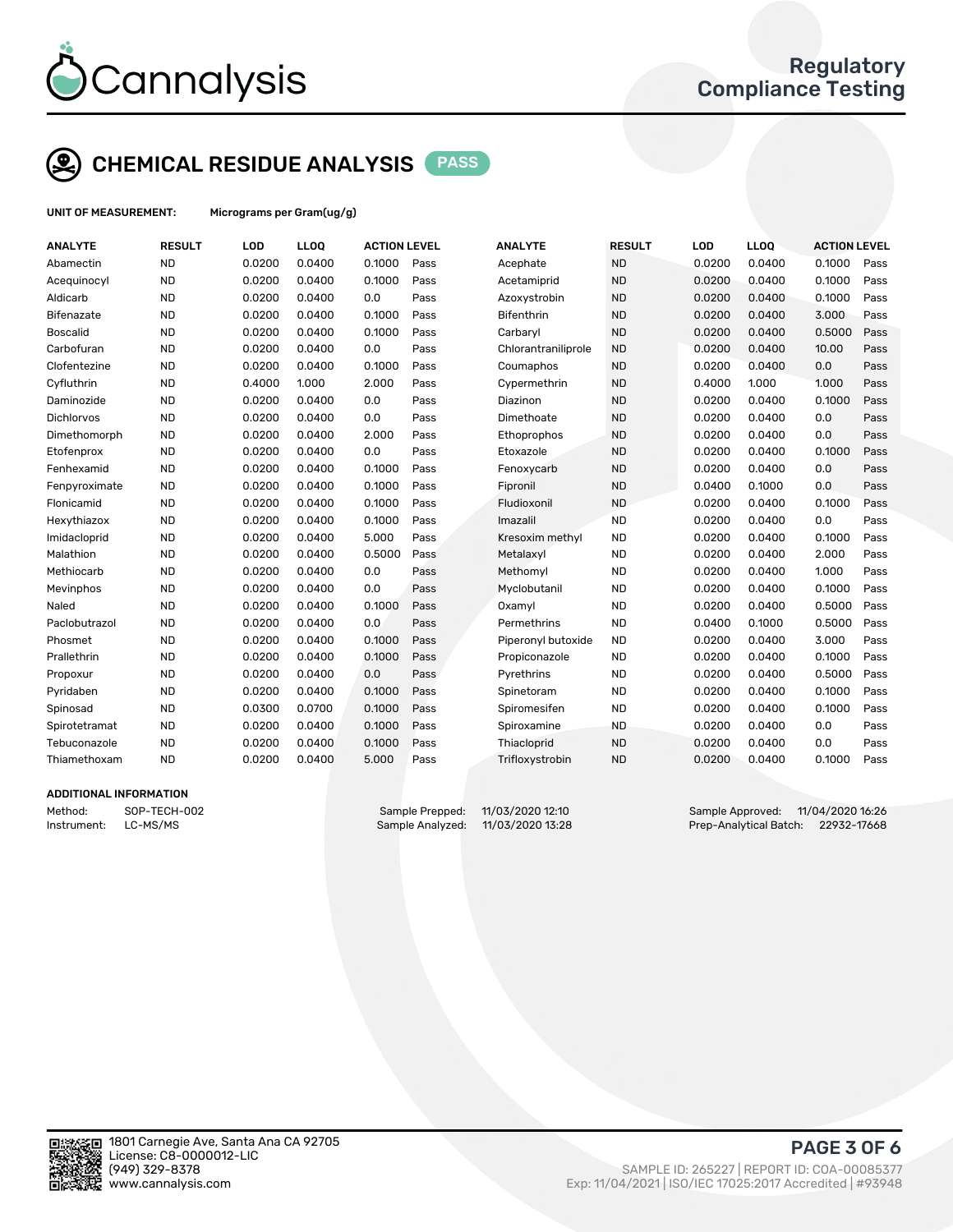

# CHEMICAL RESIDUE GC ANALYSIS PASS

| UNIT OF MEASUREMENT: | Microgra |
|----------------------|----------|
|                      |          |

ams per Gram(ug/g)

| <b>ANALYTE</b>                                   | <b>RESULT</b>            | LOD    | <b>LLOO</b> | <b>ACTION LEVEL</b> |                                     | <b>ANALYTE</b>                       | <b>RESULT</b> | LOD              | <b>LLOO</b>            | <b>ACTION LEVEL</b>             |      |
|--------------------------------------------------|--------------------------|--------|-------------|---------------------|-------------------------------------|--------------------------------------|---------------|------------------|------------------------|---------------------------------|------|
| Captan                                           | <b>ND</b>                | 0.1000 | 0.2000      | 0.7000              | Pass                                | Chlordane                            | <b>ND</b>     | 0.0109           | 0.0136                 | 0.0                             | Pass |
| Methyl parathion                                 | <b>ND</b>                | 0.0400 | 0.1000      | 0.0                 | Pass                                | <b>PCNB</b>                          | <b>ND</b>     | 0.0200           | 0.0400                 | 0.1000                          | Pass |
| Chlorfenapyr                                     | <b>ND</b>                | 0.0800 | 0.1000      | 0.0                 | Pass                                | Chlorpyrifos                         | <b>ND</b>     | 0.0800           | 0.1000                 | 0.0                             | Pass |
| ADDITIONAL INFORMATION<br>Method:<br>Instrument: | SOP-TECH-010<br>GC-MS/MS |        |             |                     | Sample Prepped:<br>Sample Analyzed: | 11/03/2020 12:10<br>11/03/2020 13:28 |               | Sample Approved: | Prep-Analytical Batch: | 11/04/2020 15:17<br>22933-17669 |      |

### RESIDUAL SOLVENT ANALYSIS PASS

UNIT OF MEASUREMENT: Micrograms per Gram(ug/g)

| <b>ANALYTE</b>       | <b>RESULT</b>                                                                                                                                                                                      | LOD    | <b>LLOO</b> | <b>ACTION LEVEL</b> |      | <b>ANALYTE</b>           | <b>RESULT</b>                                                               | <b>LOD</b> | <b>LLOO</b> | <b>ACTION LEVEL</b> |      |
|----------------------|----------------------------------------------------------------------------------------------------------------------------------------------------------------------------------------------------|--------|-------------|---------------------|------|--------------------------|-----------------------------------------------------------------------------|------------|-------------|---------------------|------|
| Acetone              | <lloo< th=""><th>5.000</th><th>250.0</th><th>5000</th><th>Pass</th><th>Acetonitrile</th><th><b>ND</b></th><th>5.000</th><th>50.00</th><th>410.0</th><th>Pass</th></lloo<>                          | 5.000  | 250.0       | 5000                | Pass | Acetonitrile             | <b>ND</b>                                                                   | 5.000      | 50.00       | 410.0               | Pass |
| Benzene              | <b>ND</b>                                                                                                                                                                                          | 0.5000 | 1.000       | 1.000               | Pass | <b>Butane</b>            | <b>ND</b>                                                                   | 76.80      | 96.00       | 5000                | Pass |
| Chloroform           | <b>ND</b>                                                                                                                                                                                          | 0.5000 | 1.000       | 1.000               | Pass | Ethanol                  | <b>ND</b>                                                                   | 10.00      | 50.00       | 5000                | Pass |
| <b>Ethyl Acetate</b> | <b>ND</b>                                                                                                                                                                                          | 5.000  | 50.00       | 5000                | Pass | <b>Ethyl Ether</b>       | <b>ND</b>                                                                   | 25.00      | 50.00       | 5000                | Pass |
| Ethylene oxide       | <b>ND</b>                                                                                                                                                                                          | 0.5000 | 1.000       | 1.000               | Pass | Heptane                  | <b>ND</b>                                                                   | 1.000      | 5.000       | 5000                | Pass |
| Hexane               | <lloo< td=""><td>0.5000</td><td>5.000</td><td>290.0</td><td>Pass</td><td><b>Isopropyl Alcohol</b></td><td><lloq< td=""><td>5.000</td><td>50.00</td><td>5000</td><td>Pass</td></lloq<></td></lloo<> | 0.5000 | 5.000       | 290.0               | Pass | <b>Isopropyl Alcohol</b> | <lloq< td=""><td>5.000</td><td>50.00</td><td>5000</td><td>Pass</td></lloq<> | 5.000      | 50.00       | 5000                | Pass |
| Methanol             | <b>ND</b>                                                                                                                                                                                          | 10.00  | 50.00       | 3000                | Pass | Methylene chloride       | <b>ND</b>                                                                   | 0.5000     | 1.000       | 1.000               | Pass |
| Pentane              | <b>ND</b>                                                                                                                                                                                          | 1.000  | 50.00       | 5000                | Pass | Propane                  | <b>ND</b>                                                                   | 16.00      | 20.00       | 5000                | Pass |
| Toluene              | <b>ND</b>                                                                                                                                                                                          | 0.5000 | 1.000       | 890.0               | Pass | Xylenes                  | <b>ND</b>                                                                   | 6.000      | 100.0       | 2170                | Pass |
| Trichloroethylene    | <b>ND</b>                                                                                                                                                                                          | 0.2500 | 1.000       | 1.000               | Pass | 1.2-Dichloroethane       | <b>ND</b>                                                                   | 0.5000     | 1.000       | 1.000               | Pass |

#### ADDITIONAL INFORMATION

Method: SOP-TECH-021 Sample Prepped: 11/03/2020 08:50 Sample Approved: 11/03/2020 15:38<br>Sample Analyzed: 11/03/2020 08:50 Prep-Analytical Batch: 22910-17653

Prep-Analytical Batch: 22910-17653



UNIT OF MEASUREMENT: Cycle Threshold (Ct)

| <b>ANALYTE</b> | <b>RESULT</b>              | LOD   | <b>LLOO</b> |     | <b>ACTION LEVEL</b> | <b>ANALYTE</b>   | <b>RESULT</b> | LOD   | <b>LLOO</b>            |                  | <b>ACTION LEVEL</b> |
|----------------|----------------------------|-------|-------------|-----|---------------------|------------------|---------------|-------|------------------------|------------------|---------------------|
| A.fumigatus    | <b>ND</b>                  | 33.00 | 0.0         | 0.0 | Pass                | A. flavus        | <b>ND</b>     | 33.00 | 0.0                    | 0.0              | Pass                |
| A. niger       | <b>ND</b>                  | 33.00 | 0.0         | 0.0 | Pass                | A. terreus       | <b>ND</b>     | 33.00 | 0.0                    | 0.0              | Pass                |
| <b>STEC</b>    | <b>ND</b>                  | 33.00 | 0.0         | 0.0 | Pass                | Salmonella spp   | <b>ND</b>     | 33.00 | 0.0                    | 0.0              | Pass                |
|                | ADDITIONAL INFORMATION     |       |             |     |                     |                  |               |       |                        |                  |                     |
| Method:        | SOP-TECH-016, SOP-TECH-022 |       |             |     | Sample Prepped:     | 11/04/2020 06:13 |               |       | Sample Approved:       | 11/04/2020 13:00 |                     |
| Instrument:    | aPCR                       |       |             |     | Sample Analyzed:    | 11/04/2020 06:14 |               |       | Prep-Analytical Batch: |                  | 22957-17689         |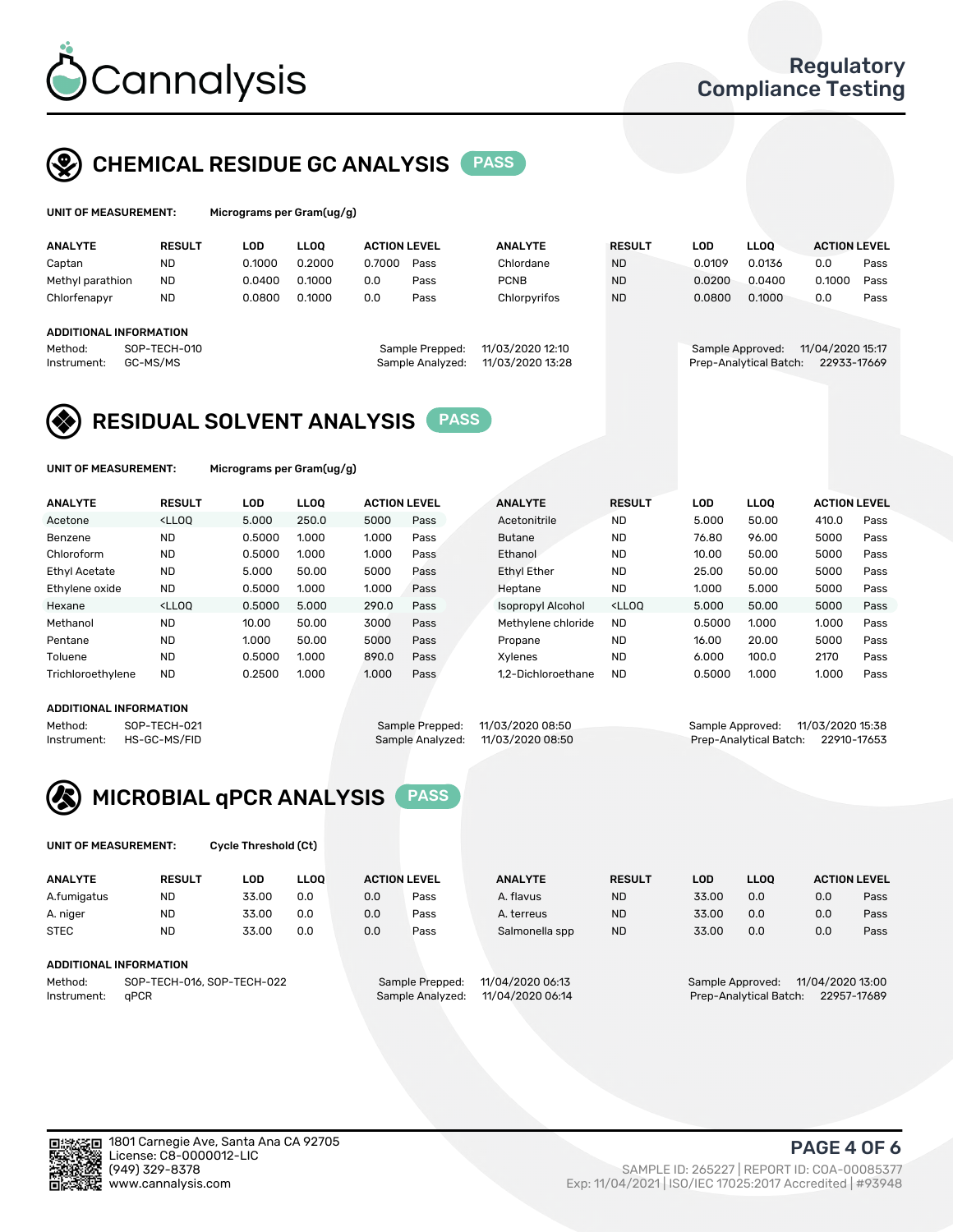



| UNIT OF MEASUREMENT: |               | Micrograms per Gram(ug/g) |             |                     |                |               |     |      |                     |
|----------------------|---------------|---------------------------|-------------|---------------------|----------------|---------------|-----|------|---------------------|
| <b>ANALYTE</b>       | <b>RESULT</b> | LOD                       | <b>LLOO</b> | <b>ACTION LEVEL</b> | <b>ANALYTE</b> | <b>RESULT</b> | LOD | LOO. | <b>ACTION LEVEL</b> |

| Arsenic                | <b>ND</b>              | 0.0200 | 0.0500 | 0.2000 | Pass                                | Cadmium                              | <b>ND</b> | 0.0050 | 0.0500                                     | 0.2000                          | Pass |
|------------------------|------------------------|--------|--------|--------|-------------------------------------|--------------------------------------|-----------|--------|--------------------------------------------|---------------------------------|------|
| Lead                   | <b>ND</b>              | 0.0100 | 0.0500 | 0.5000 | Pass                                | Mercury                              | <b>ND</b> | 0.0030 | 0.0500                                     | 0.1000                          | Pass |
| ADDITIONAL INFORMATION |                        |        |        |        |                                     |                                      |           |        |                                            |                                 |      |
| Method:<br>Instrument: | SOP-TECH-013<br>ICP-MS |        |        |        | Sample Prepped:<br>Sample Analyzed: | 11/03/2020 09:05<br>11/03/2020 09:07 |           |        | Sample Approved:<br>Prep-Analytical Batch: | 11/03/2020 16:18<br>22911-17654 |      |



|  | UNII UF MEASUREMENI: |  |  |
|--|----------------------|--|--|
|  |                      |  |  |
|  |                      |  |  |

Micrograms per Kilogram(ug/kg)

| <b>ANALYTE</b>          | <b>RESULT</b> | LOD   | <b>LLOO</b> | <b>ACTION LEVEL</b> |      | <b>ANALYTE</b> | <b>RESULT</b> | LOD   | <b>LLOO</b> | <b>ACTION LEVEL</b> |      |
|-------------------------|---------------|-------|-------------|---------------------|------|----------------|---------------|-------|-------------|---------------------|------|
| Aflatoxin B1            | <b>ND</b>     | 1.000 | 2.000       |                     | N/A  | Aflatoxin B2   | <b>ND</b>     | 2.000 | 5.000       |                     | N/A  |
| Aflatoxin G1            | <b>ND</b>     | 2.000 | 5.000       |                     | N/A  | Aflatoxin G2   | <b>ND</b>     | 2.000 | 5.000       |                     | N/A  |
| <b>Total Aflatoxins</b> | <b>ND</b>     | 10.00 | 14.00       | 20.00               | Pass | Ochratoxin A   | <b>ND</b>     | 1.000 | 2.000       | 20.00               | Pass |
|                         |               |       |             |                     |      |                |               |       |             |                     |      |

### ADDITIONAL INFORMATION

Method: SOP-TECH-020 Sample Prepped: 11/03/2020 09:38 Sample Approved: 11/04/2020 14:49 Instrument: LC-MS/MS Sample Analyzed: 11/03/2020 10:53 Prep-Analytical Batch: 22915-17657



UNIT OF MEASUREMENT: Filth and Foreign Matter (%)

| <b>ANALYTE</b>                   | <b>RESULT</b> | LOD | <b>LLOO</b> | <b>ACTION LEVEL</b> |                  | <b>ANALYTE</b>   | <b>RESULT</b> | LOD | <b>LLOO</b>                           | <b>ACTION LEVEL</b> |      |  |
|----------------------------------|---------------|-----|-------------|---------------------|------------------|------------------|---------------|-----|---------------------------------------|---------------------|------|--|
| IF RH ME                         | <b>ND</b>     | 0.0 | 0.0         | 3.000               | Pass             | <b>IFM</b>       | <b>ND</b>     | 0.0 | 0.0                                   | 25.00               | Pass |  |
| Mold                             | <b>ND</b>     | 0.0 | 0.0         | 25.00               | Pass             | <b>SSCD</b>      | <b>ND</b>     | 0.0 | 0.0                                   | 25.00               | Pass |  |
|                                  |               |     |             |                     |                  |                  |               |     |                                       |                     |      |  |
| ADDITIONAL INFORMATION           |               |     |             |                     |                  |                  |               |     |                                       |                     |      |  |
| Method:                          | SOP-TECH-009  |     |             |                     | Sample Prepped:  | 11/03/2020 11:17 |               |     | Sample Approved:                      | 11/03/2020 11:28    |      |  |
| Instrument:<br>Visual Inspection |               |     |             | Sample Analyzed:    | 11/03/2020 11:24 |                  |               |     | Prep-Analytical Batch:<br>22926-17661 |                     |      |  |